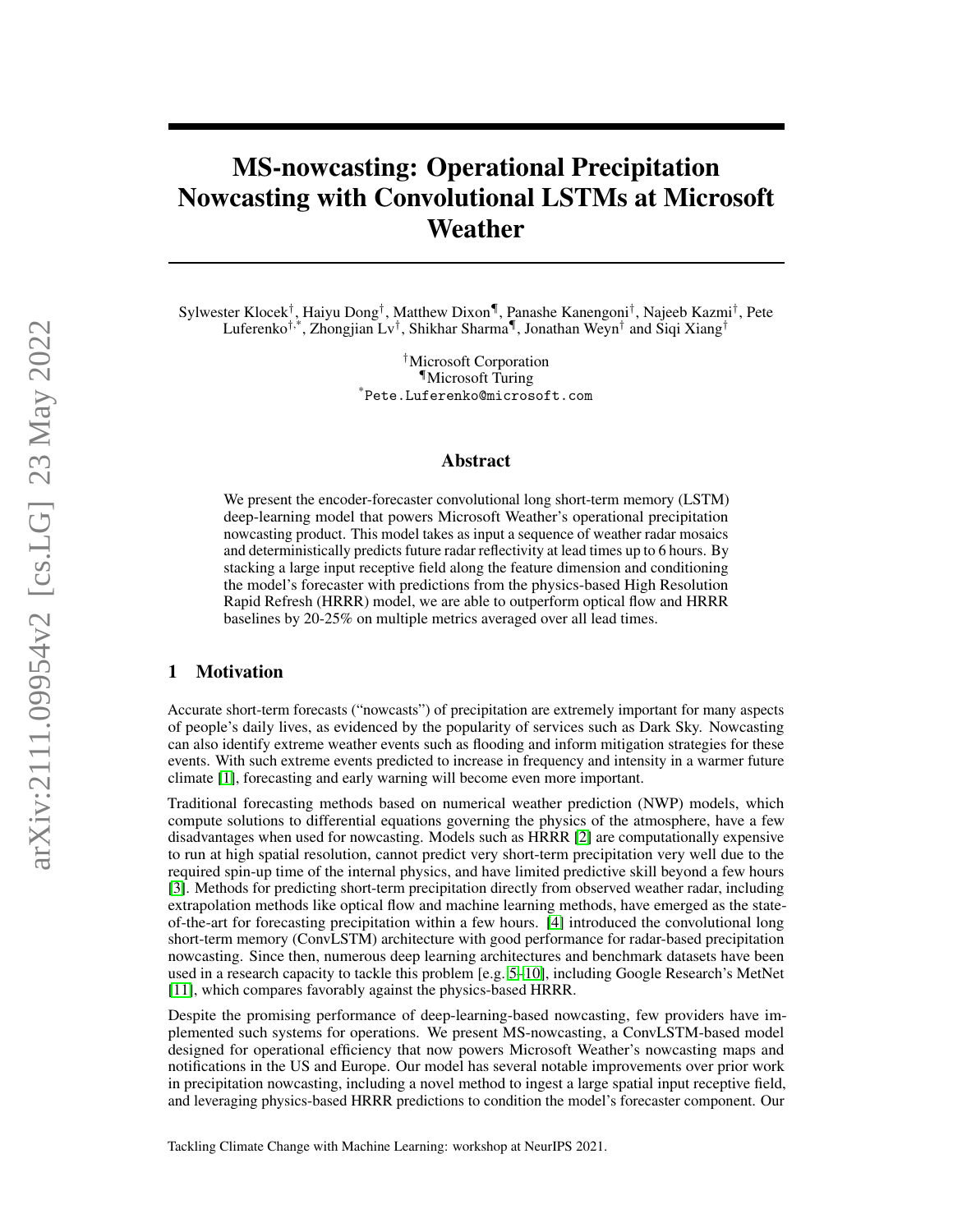

<span id="page-1-0"></span>Figure 1: ConvLSTM encoder-forecaster architecture.

design strategies allow MS-nowcasting to run on as little hardware as a single graphics processing unit (GPU). Using only 8 GPUs in production, the model latency for forecasts over the entire US is under two minutes from radar data availability. End-to-end, consumers can enjoy high-quality radar forecast maps within about 6 minutes from the time of radar measurements.

## 2 Model

To target the goal of delivering the best on the market model accuracy and refresh rate while keeping computational resource requirements to a minimum, we needed to make a few key model design choices. For instance, we needed to avoid expensive operations such as attention mechanism performing  $O(n^2)$  operations on tensors. While [\[11\]](#page-4-6) employed the faster approach of axial attention [\[12\]](#page-4-7), it necessitated using 256 Tensor Processing Units (TPUs) running in parallel. We decided to leverage existing ConvLSTM architecture first developed in [\[4\]](#page-4-3) and enhanced in [\[5\]](#page-4-4), but with some adjustments. Our changes to the original model include adding forecaster conditioning based on an NWP model, adding a large viewport of input spatial information in an atypical manner, tuning hyperparameters, weighting of the hidden states, and optimizer changes.

Our model is a three-layer encoder-forecaster network. The input to the model consists of a sequence of  $T_i$  images of weather radar reflectivity (a proxy for precipitation intensity) from the Multi-Radar Multi-Sensor dataset [MRMS, [13\]](#page-4-8), with shape  $[B, T_i, C, H_i, W_i]$  and the target is a sequence of  $T_o$  radar frames, with shape  $[B, T_o, 1, H_o, W_o]$ . We perform down convolutions followed by leaky ReLU activations before encoder layers and up convolutions followed by leaky ReLU after forecaster layers similar to [\[5\]](#page-4-4). We keep the original ConvLSTM cell instead of methods like TrajGRU and ConvGRU as we found the latter did not provide significant benefits for our problem. Inside this ConvLSTM cell, we perform group normalization after performing the convolutions. This modified version of the ConvLSTM cell is referred to as RNN in Figure [1.](#page-1-0) Exact hyperparameters of the model architecture can be found in Table [3](#page-7-0) in Appendix [B.](#page-7-1)

Nowcasting models and benchmarks often rely on using the same spatial viewport across the entire sequence of both input and predicted target frames. However, over longer prediction sequences and particularly in rapidly changing weather events, additional spatial context in the inputs is necessary to provide information about moving precipitation to the model. MetNet [\[11\]](#page-4-6) is one example which uses an input viewport larger than the target; specifically, the authors use an input grid of  $1024 \times 1024$  km to predict a  $64 \times 64$  km target square, where 1 km corresponds to one image pixel. In order to fit such a large input array into their model, they perform downsampling and cropping. In contrast, we transform our input viewport of  $1280 \times 1280$  km by dividing the tensor of shape [1280, 1280] into 5 equal segments along both the height and width dimensions and stacking them in the channel dimension to obtain a tensor of shape [25, 256, 256]. This large viewport is subsequently referred to as LV. Hence, the input neighbourhood is treated as features by our model. The model's predictions are made for the center  $256 \times 256$  km square. By extensive search of parameters we found that operating on these spatial dimensions is a good trade-off between speed and forecast quality.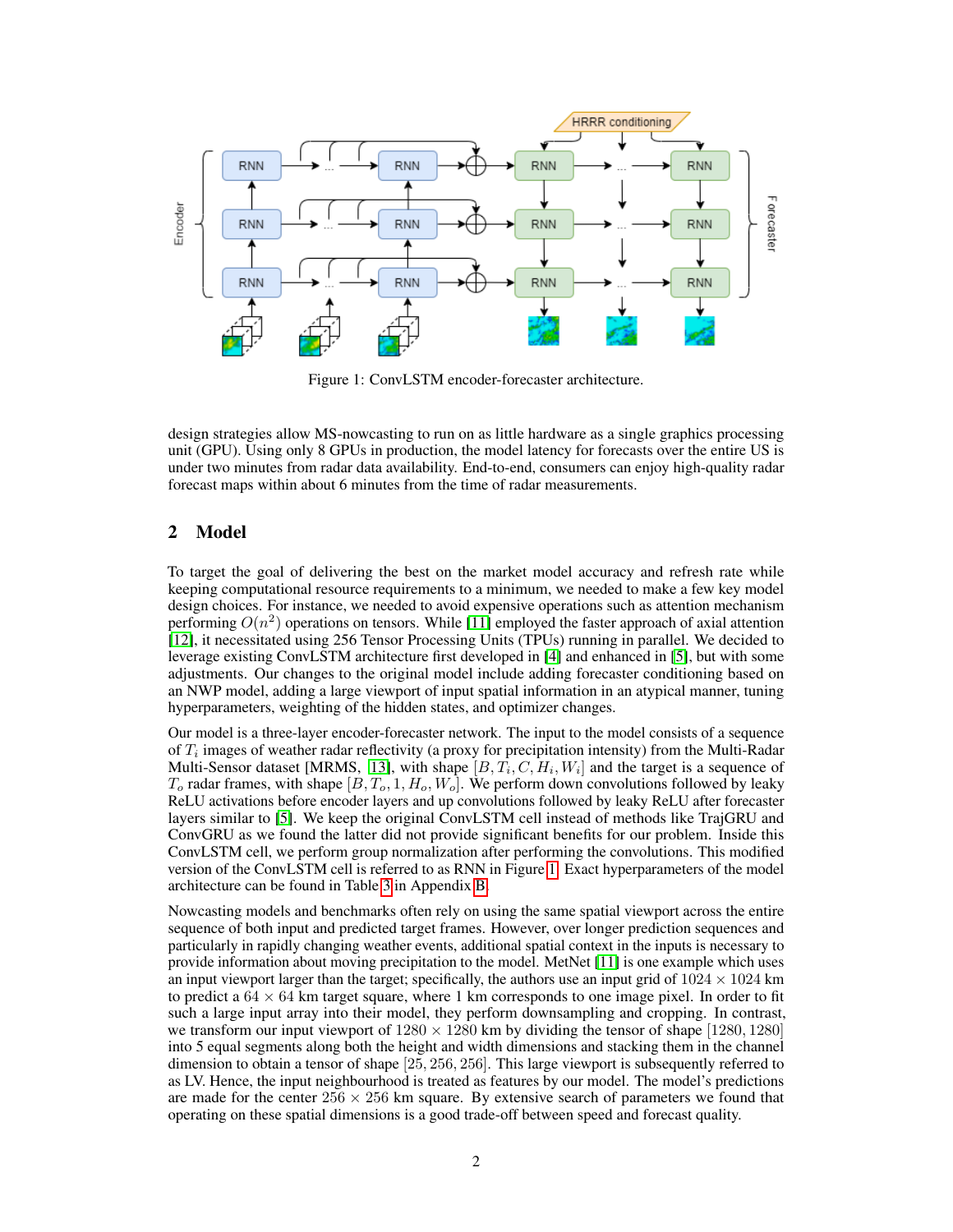Rather than relying solely on radar data, we also condition our MS-nowcasting model by adding another input to the forecaster cells: the reflectivity forecast product from the HRRR model. By using physics of the atmosphere, HRRR is able to predict formation and dissipation of precipitation within the target frames, not just the evolution of existing precipitation. Our model transforms the input HRRR forecast shape to match the forecaster input shapes. First, we linearly interpolate the tensor in the temporal dimension to the desired number of frames  $T<sub>o</sub>$ . Next, we perform a series of down convolutions followed by leaky ReLU operations matching those of the encoder layers. The result is a tensor of shape  $[B, T_0, 1, H_{l3}, W_{l3}]$ , which can be concatenated directly to the state in the third layer of the forecaster.

Unlike the previous ConvLSTM publications [\[4,](#page-4-3) [5\]](#page-4-4), we use all hidden encoder ConvLSTM states to produce forecaster hidden states. For this purpose, we introduce a vector of trainable weights  $w = \langle w_1, \ldots, w_m \rangle$ , and each weight has a length of m corresponding to temporal dimension of MRMS input. The forecaster hidden state  $h_l$  with shape  $[B, 1, C_l, H_l, W_l]$ , where l is the layer (up to 3), is computed as

$$
h_l = \sum_{i=1}^{m} w_i \cdot h_{B,t_i,C_l,H_l,W_l}
$$
 (1)

This operation is represented as the  $\bigoplus$  symbol in Figure [1.](#page-1-0) Using more than one past hidden state of the encoder resulted in slight metrics improvements. The cell state of the last encoder RNN cell remains unchanged.

For training purposes, we use the average of mean absolute error (MAE) and mean squared error (MSE) as the loss function, where each frame is weighted by the B-MAE thresholds borrowed from [\[5\]](#page-4-4). We use Adam optimizer [\[14\]](#page-4-9) with stochastic weight averaging [SWA, [15\]](#page-5-0) on top - this helped our model converge to wider optima, generalize better, and train more stably through mode connectivity [\[16\]](#page-5-1). We set the learning rate to  $2 \times 10^{-4}$ , gradient clipping to 1.0 and weight decay to  $1 \times 10^{-4}$ . For speed and multi-GPU environment training environment, we use the DeepSpeed framework [\[17\]](#page-5-2).

#### 3 Experiments

We compare our model to persistence, a naive baseline whereby weather is forecast to remain unchanged, an optical flow method implemented in the *rainymotion* library described in [\[18\]](#page-5-3), and the radar reflectivity forecast from HRRR.

We perform four ablation experiments to illustrate the improvements achieved with our adjustments to the existing ConvLSTM [\[4,](#page-4-3) [5\]](#page-4-4).

- 1. **MS-nowcasting**: baseline model using a small  $256 \times 256$  km input viewport only.
- 2. MS-nowcasting + HRRR: MS-nowcasting with HRRR input to the forecaster.
- 3. MS-nowcasting + LV: MS-nowcasting with LV and no HRRR input to the forecaster.
- 4. MS-nowcasting + HRRR + LV: MS-nowcasting with both LV and HRRR input to the forecaster.

#### 3.1 Data

We prepared the training data by sampling 83,000 sequences of at least 440 minutes from the MRMS archive for 2018, from which we sample 10 million 440-minute windows. The first 80 minutes of these windows are model inputs and the next 360 minutes are targets. In order to reduce compute costs in both training and inference, we use 20 input frames at a 4-minute resolution and 45 target frames at an 8-minute resolution. For the test and validation sets, we drew 1500 and 500 windows, respectively, from the MRMS archive for 2019.

#### 3.2 Results

We evaluate the mean absolute error (MAE) and F1 score at the threshold of 12 dBZ (corresponding to precipitation rates of approximately 0.2 mm/h) of the predictions against ground truth. We also evaluate the Multiscale Structural Similarity Index Measure (MS-SSIM) and Peak Signal-to-Noise Ratio (PSNR) to measure image quality relative to ground truth. Table [1](#page-3-0) shows that our model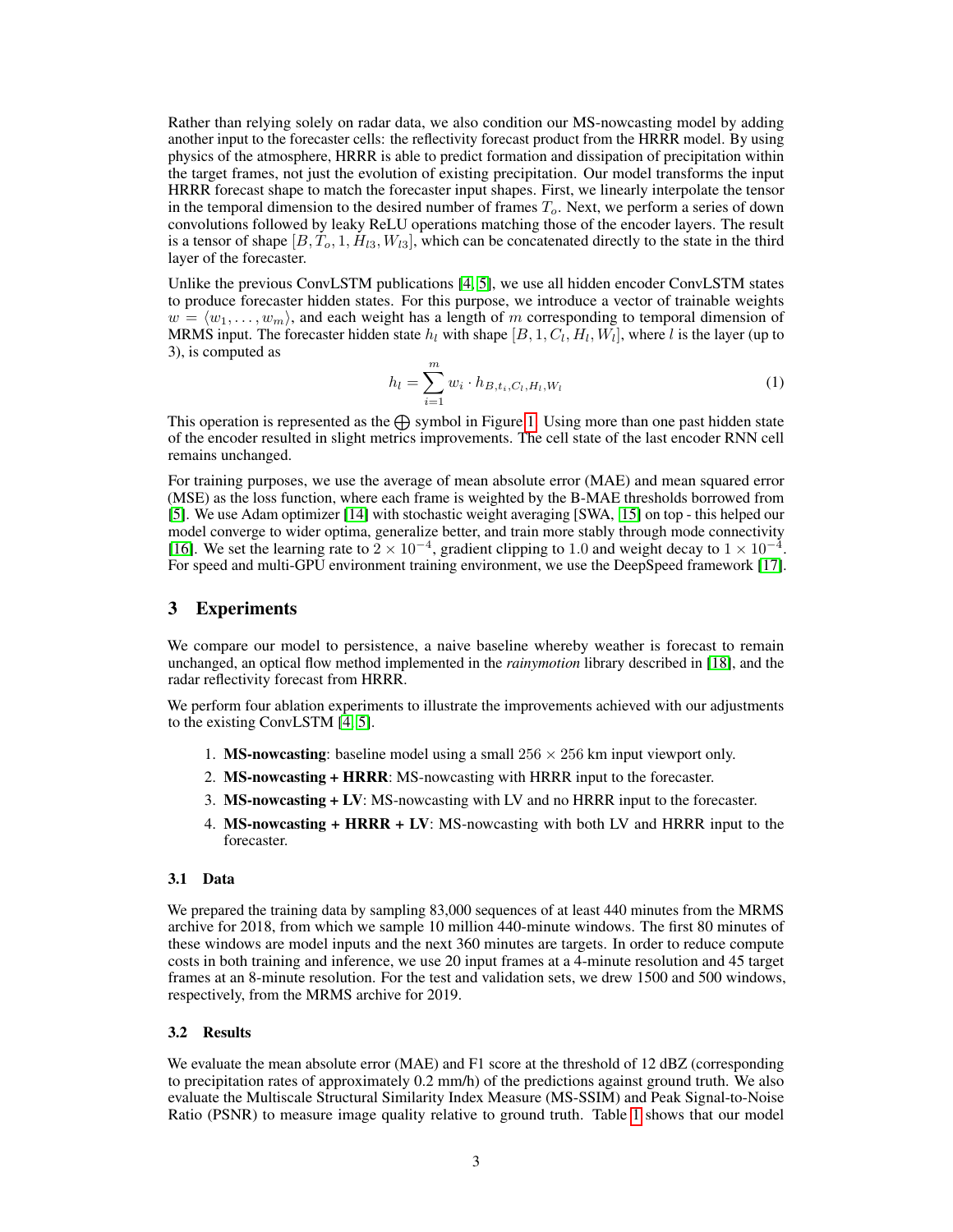| Model               | <b>MAE</b> | F1(12 dBZ) | MS-SSIM | <b>PSNR</b> |
|---------------------|------------|------------|---------|-------------|
| Persistence         | 4.88       | 0.686      | 0.5156  | 21.21       |
| <b>Optical Flow</b> | 4.39       | 0.720      | 0.5527  | 21.83       |
| <b>HRRR</b>         | 5.54       | 0.610      | 0.4634  | 20.01       |
| MS-nowcasting       | 3.64       | 0.788      | 0.6419  | 23.23       |
| $+ HRRR$            | 3.55       | 0.780      | 0.6510  | 23.29       |
| $+1V$               | 3.28       | 0.808      | 0.6678  | 23.86       |
| $+ HRRR + LV$       | 3.23       | 0.813      | 0.6721  | 24.03       |
|                     |            |            |         |             |

<span id="page-3-0"></span>Table 1: Metrics averaged over lead times 0–2 hours



<span id="page-3-1"></span>Figure 2: MAE and F1 metrics over lead times for the ablation study. Numbers in parentheses in the plot legends are the average metric value over all lead times.

(MS-nowcasting + HRRR + LV) substantially outperforms all others on all metrics in the first two hours, while even MS-nowcasting is better than all three baselines in the same period.

Figure [2](#page-3-1) shows the metrics by lead time for the ablation study. While MS-nowcasting starts off better than HRRR, its performance becomes worse at longer lead times. Adding HRRR input improves performance on MAE, but worsens it on F1. This is explained by the model bias presented in Figure [3](#page-6-0) in Appendix [A.](#page-6-1) MS-nowcasting has a high overprediction bias, especially at long lead times. Conversely, adding HRRR leads to a high underprediction bias, which causes the model to miss the 12 dBZ threshold more frequently. On the other hand, adding LV alone gives more gains than adding HRRR alone as that model has less of an underprediction bias.

The final model with both LV and HRRR outperforms all the rest at all lead times, demonstrating that both larger spatial context and formation and dissipation of precipitation provided by HRRR are important in predicting longer sequences of precipitation. Nevertheless, the choice of MAE+MSE loss for the model results in predictions that appear overly smooth (see Figs. [4](#page-8-0) and [5](#page-9-0) in the Appendix). Recent studies have shown that generative adversarial networks are a potential way of addressing this deficiency [\[10\]](#page-4-5).

#### 4 Conclusion

In this paper, we presented MS-nowcasting, an encoder-forecaster long short-term memory (LSTM) deep-learning model for precipitation nowcasting. MS-nowcasting improves upon the existing ConvLSTM [\[4,](#page-4-3) [5\]](#page-4-4) architecture and outperforms the operational HRRR NWP model for lead times of up to 6 hours. Our approach allows for efficient and accurate rapid-update precipitation nowcasting. The model is operational and can be potentially inform forecasts for early warning of extreme weather events.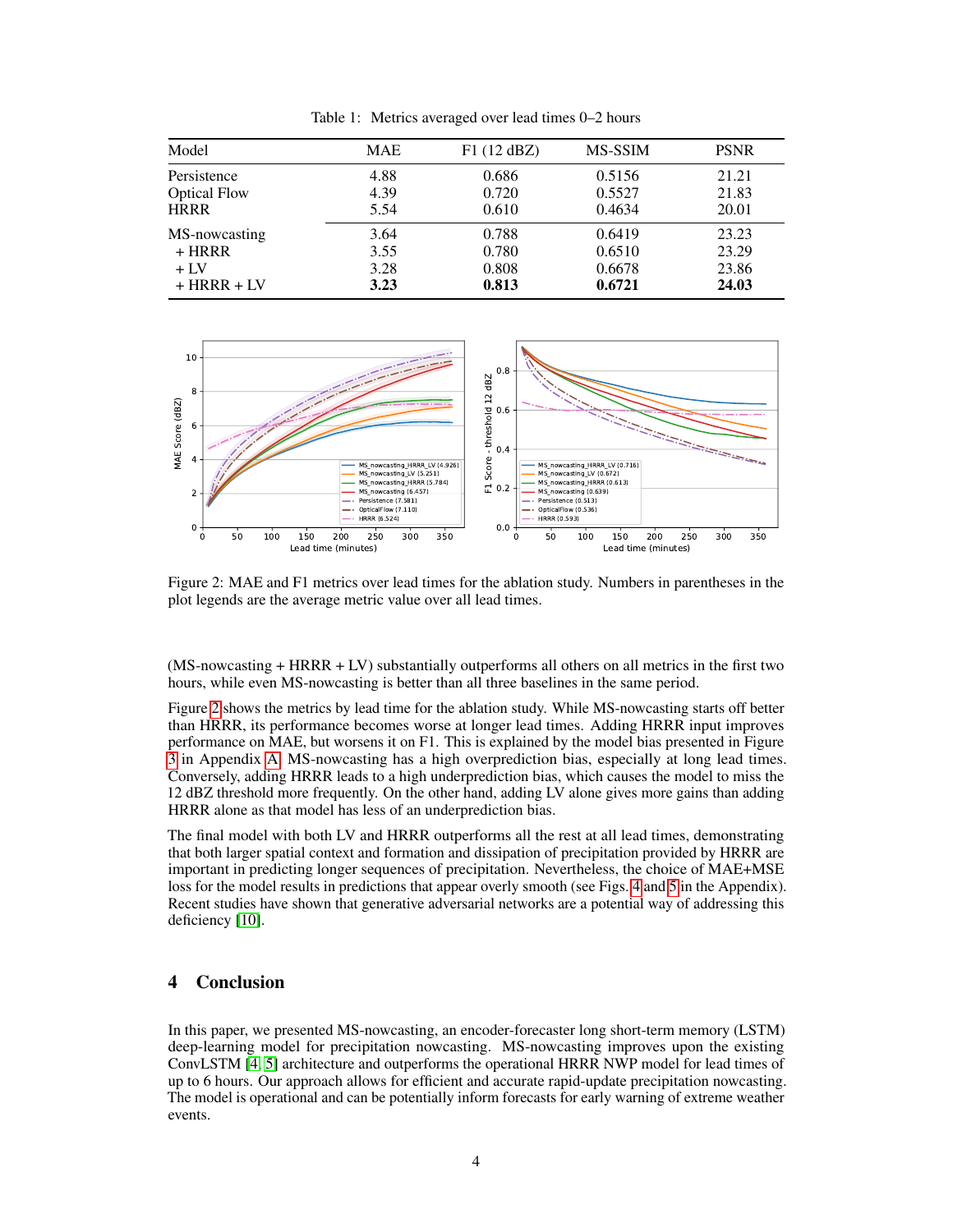#### Acknowledgments and Disclosure of Funding

The authors thank the many engineers at Microsoft who helped make the production model a reality.

#### References

- <span id="page-4-0"></span>[1] Lorenzo Alfieri, Berny Bisselink, Francesco Dottori, Gustavo Naumann, Ad de Roo, Peter Salamon, Klaus Wyser, and Luc Feyen. Global projections of river flood risk in a warmer world. *Earth's Future*, 5(2):171–182, 2017.
- <span id="page-4-1"></span>[2] Stanley G Benjamin, Stephen S Weygandt, John M Brown, Ming Hu, Curtis R Alexander, Tatiana G Smirnova, Joseph B Olson, Eric P James, David C Dowell, Georg A Grell, et al. A north american hourly assimilation and model forecast cycle: The rapid refresh. *Monthly Weather Review*, 144(4):1669–1694, 2016.
- <span id="page-4-2"></span>[3] Dale R Durran and Jonathan A Weyn. Thunderstorms do not get butterflies. *Bulletin of the American Meteorological Society*, 97(2):237–243, 2016.
- <span id="page-4-3"></span>[4] Xingjian Shi, Zhourong Chen, Hao Wang, Dit-Yan Yeung, Wai-kin Wong, and Wang-chun Woo. Convolutional lstm network: A machine learning approach for precipitation nowcasting. In C. Cortes, N. Lawrence, D. Lee, M. Sugiyama, and R. Garnett, editors, *Advances in Neural Information Processing Systems*, volume 28. Curran Associates, Inc., 2015.
- <span id="page-4-4"></span>[5] Xingjian Shi, Zhihan Gao, Leonard Lausen, Hao Wang, Dit-Yan Yeung, Wai-Kin Wong, and Wang-chun Woo. Deep learning for precipitation nowcasting: A benchmark and A new model. In Isabelle Guyon, Ulrike von Luxburg, Samy Bengio, Hanna M. Wallach, Rob Fergus, S. V. N. Vishwanathan, and Roman Garnett, editors, *Advances in Neural Information Processing Systems 30: Annual Conference on Neural Information Processing Systems 2017, December 4-9, 2017, Long Beach, CA, USA*, pages 5617–5627, 2017.
- [6] Vadim Lebedev, Vladimir Ivashkin, Irina Rudenko, Alexander Ganshin, Alexander Molchanov, Sergey Ovcharenko, Ruslan Grokhovetskiy, Ivan Bushmarinov, and Dmitry Solomentsev. Precipitation nowcasting with satellite imagery. In *Proceedings of the 25th ACM SIGKDD International Conference on Knowledge Discovery & Data Mining*, pages 2680–2688, 2019.
- [7] Georgy Ayzel, Tobias Scheffer, and Maik Heistermann. Rainnet v1. 0: a convolutional neural network for radar-based precipitation nowcasting. *Geoscientific Model Development*, 13(6):2631–2644, 2020.
- [8] Lei Chen, Yuan Cao, Leiming Ma, and Junping Zhang. A deep learning-based methodology for precipitation nowcasting with radar. *Earth and Space Science*, 7(2), 2020.
- [9] Mark Veillette, Siddharth Samsi, and Chris Mattioli. Sevir: A storm event imagery dataset for deep learning applications in radar and satellite meteorology. *Advances in Neural Information Processing Systems*, 33, 2020.
- <span id="page-4-5"></span>[10] Suman Ravuri, Karel Lenc, Matthew Willson, Dmitry Kangin, Remi Lam, Piotr Mirowski, Megan Fitzsimons, Maria Athanassiadou, Sheleem Kashem, Sam Madge, Rachel Prudden, Amol Mandhane, Aidan Clark, Andrew Brock, Karen Simonyan, Raia Hadsell, Niall Robinson, Ellen Clancy, Alberto Arribas, and Shakir Mohamed. Skilful precipitation nowcasting using deep generative models of radar. *Nature*, 597(7878):672–677, Sep 2021.
- <span id="page-4-6"></span>[11] Casper Kaae Sønderby, Lasse Espeholt, Jonathan Heek, Mostafa Dehghani, Avital Oliver, Tim Salimans, Shreya Agrawal, Jason Hickey, and Nal Kalchbrenner. Metnet: A neural weather model for precipitation forecasting. *CoRR*, abs/2003.12140, 2020.
- <span id="page-4-7"></span>[12] Jonathan Ho, Nal Kalchbrenner, Dirk Weissenborn, and Tim Salimans. Axial attention in multidimensional transformers. *CoRR*, abs/1912.12180, 2019.
- <span id="page-4-8"></span>[13] Jian Zhang, Kenneth Howard, Carrie Langston, Brian Kaney, Youcun Qi, Lin Tang, Heather Grams, Yadong Wang, Stephen Cocks, Steven Martinaitis, et al. Multi-radar multi-sensor (mrms) quantitative precipitation estimation: Initial operating capabilities. *Bulletin of the American Meteorological Society*, 97(4):621–638, 2016.
- <span id="page-4-9"></span>[14] Diederik P Kingma and Jimmy Ba. Adam: A method for stochastic optimization. *arXiv preprint arXiv:1412.6980*, 2014.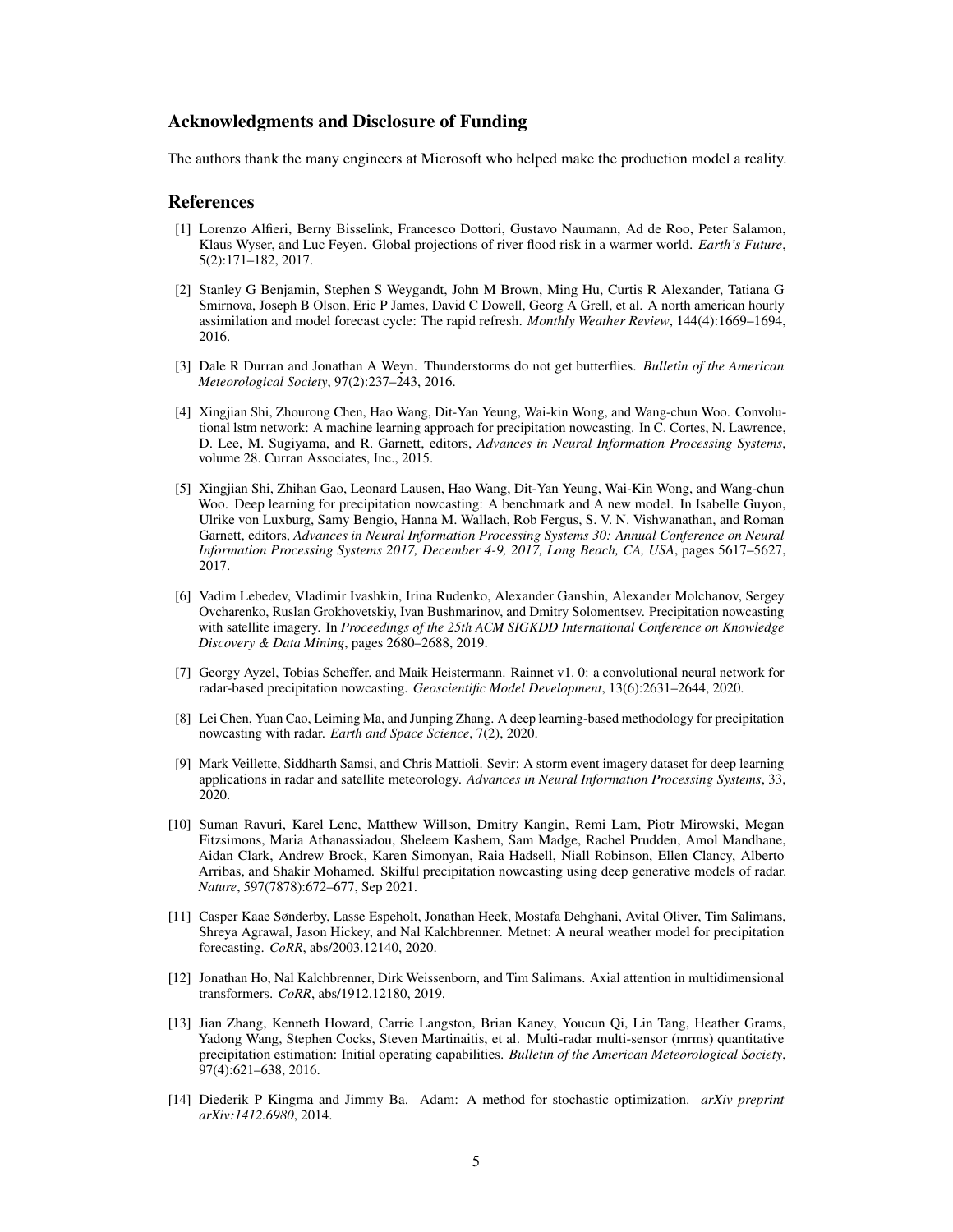- <span id="page-5-0"></span>[15] Pavel Izmailov, Dmitrii Podoprikhin, Timur Garipov, Dmitry P. Vetrov, and Andrew Gordon Wilson. Averaging weights leads to wider optima and better generalization. In Amir Globerson and Ricardo Silva, editors, *Proceedings of the Thirty-Fourth Conference on Uncertainty in Artificial Intelligence, UAI 2018, Monterey, California, USA, August 6-10, 2018*, pages 876–885. AUAI Press, 2018.
- <span id="page-5-1"></span>[16] Timur Garipov, Pavel Izmailov, Dmitrii Podoprikhin, Dmitry P. Vetrov, and Andrew Gordon Wilson. Loss surfaces, mode connectivity, and fast ensembling of dnns. In Samy Bengio, Hanna M. Wallach, Hugo Larochelle, Kristen Grauman, Nicolò Cesa-Bianchi, and Roman Garnett, editors, *Advances in Neural Information Processing Systems 31: Annual Conference on Neural Information Processing Systems 2018, NeurIPS 2018, December 3-8, 2018, Montréal, Canada*, pages 8803–8812, 2018.
- <span id="page-5-2"></span>[17] Jeff Rasley, Samyam Rajbhandari, Olatunji Ruwase, and Yuxiong He. Deepspeed: System optimizations enable training deep learning models with over 100 billion parameters. In Rajesh Gupta, Yan Liu, Jiliang Tang, and B. Aditya Prakash, editors, *KDD '20: The 26th ACM SIGKDD Conference on Knowledge Discovery and Data Mining, Virtual Event, CA, USA, August 23-27, 2020*, pages 3505–3506. ACM, 2020.
- <span id="page-5-3"></span>[18] Georgy Ayzel, Maik Heistermann, and Tanja Winterrath. Optical flow models as an open benchmark for radar-based precipitation nowcasting (rainymotion v0.1). *Geoscientific Model Development*, 12(4):1387– 1402, 2019.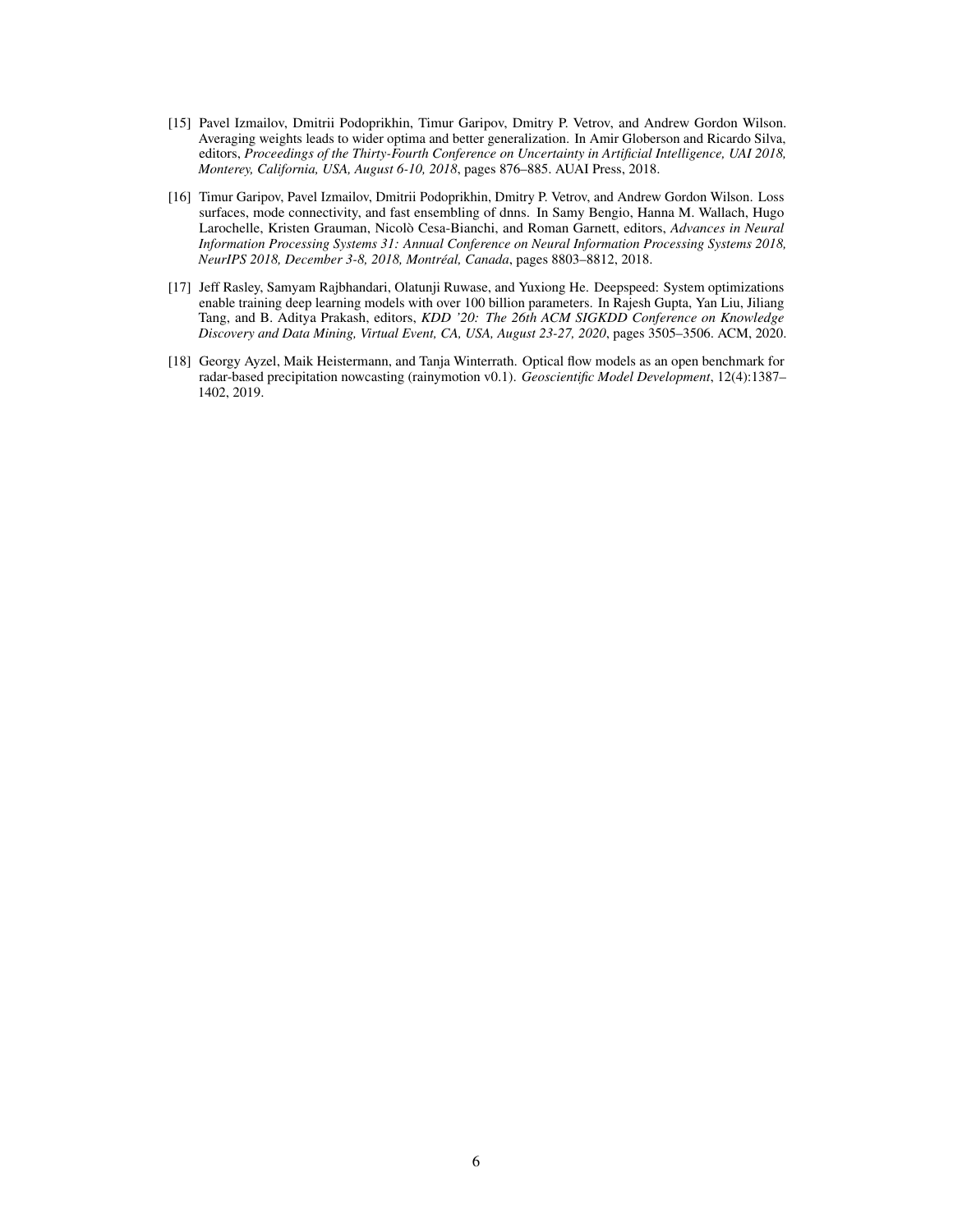# <span id="page-6-1"></span>A Appendix: Additional metrics

| Model               | <b>MAE</b> | F1(12 dBZ) | MS-SSIM | <b>PSNR</b> |  |
|---------------------|------------|------------|---------|-------------|--|
| Persistence         | 7.58       | 0.513      | 0.3626  | 16.98       |  |
| <b>Optical Flow</b> | 7.11       | 0.536      | 0.3780  | 17,38       |  |
| <b>HRRR</b>         | 6.52       | 0.593      | 0.3905  | 17.72       |  |
| MS-nowcasting       | 6.46       | 0.639      | 0.4788  | 18.78       |  |
| $+ HRRR$            | 5.78       | 0.672      | 0.4952  | 19.10       |  |
| $+1x$               | 5.25       | 0.613      | 0.5137  | 19.68       |  |
| $+ HRRR + LV$       | 4.92       | 0.716      | 0.5291  | 20.16       |  |

Table 2: Metrics averaged over all lead times 0–6 hours



<span id="page-6-0"></span>Figure 3: As in Fig. [2,](#page-3-1) but including more metrics (as labeled). F1 thresholds of 18 and 23 dBZ correspond to precipitation rates of roughly 0.5 and 1.0 mm/h respectively.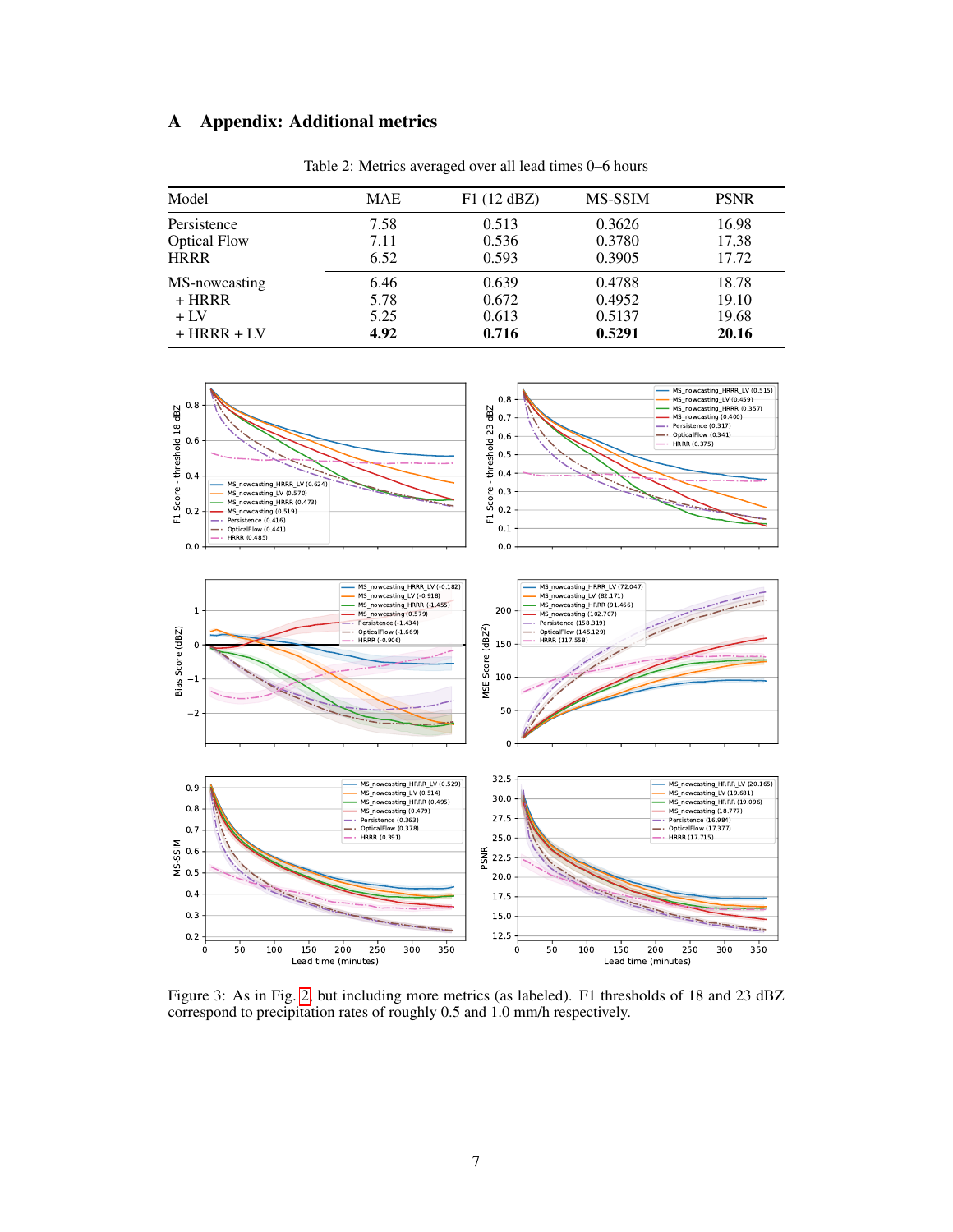# <span id="page-7-1"></span>B Appendix: Architecture

| Name                                                                                | Kernel<br>size                  | Size                        | Stride                        | Padding                  |
|-------------------------------------------------------------------------------------|---------------------------------|-----------------------------|-------------------------------|--------------------------|
| hidden state weights                                                                |                                 | $[20]$                      | $\overline{\phantom{0}}$      | $\overline{\phantom{0}}$ |
| L0-encoder-downsconv-weight<br>L0-encoder-downsconv-bias                            | 6x6                             | [16, 25, 6, 6]<br>16        | 3                             | $\boldsymbol{0}$         |
| L0-encoder convistmeell $i_g, f_g, c_g, o_g$                                        | 3x3                             | [256, 80, 3, 3]             | 1                             | 1                        |
| L0-encoder convlstmcell biases<br>L0-encoder groupnorm weight                       |                                 | $[256]$<br>$[256]$          |                               |                          |
| L0-encoder groupnorm bias                                                           |                                 | [256]                       |                               |                          |
| L1-encoder-downsconv-weight<br>L1-encoder-downsconv-bias                            | 5x5<br>$\overline{\phantom{a}}$ | [192, 64, 5, 5]<br>$[192]$  | 3                             | 1                        |
| L1-encoder convistmedl $i_g, f_g, c_g, o_g$                                         | 3x3                             | [768, 384, 3, 3]            | 1                             | 1                        |
| L1-encoder convlstmcell biases                                                      |                                 | [768]                       |                               |                          |
| L1-encoder groupnorm weight<br>L1-encoder groupnorm bias                            |                                 | [768]<br>[768]              |                               |                          |
| L2-encoder-downsconv-weight                                                         | 3x3                             | [192, 192, 3, 3]            | 2                             | 1                        |
| L2-encoder-downsconv-bias                                                           | $\overline{\phantom{a}}$        | $[192]$<br>[768, 384, 3, 3] | Ξ.<br>1                       | 1                        |
| L2-encoder convistmently $i_g, f_g, c_g, o_g$<br>L2-encoder convlstmcell biases     | 3x3                             | $[768]$                     |                               |                          |
| L2-encoder groupnorm weight                                                         |                                 | [768]                       |                               |                          |
| L2-encoder groupnorm bias                                                           | $\qquad \qquad \blacksquare$    | [768]                       | $\overline{\phantom{a}}$      | $\overline{\phantom{0}}$ |
| HRRR conditioning downconv-0 weight                                                 | 6x6                             | [16, 1, 6, 6]               | 3                             | 0                        |
| HRRR conditioning downconv-0 bias<br>HRRR conditioning downconv-1 weight            | 6x6                             | [16]<br>[192, 16, 5, 5]     | 3                             | 1                        |
| HRRR conditioning downconv-1 bias                                                   |                                 | $[192]$                     |                               |                          |
| HRRR conditioning downconv-2 weight                                                 | 3x3                             | [192, 192, 3, 3]            | 2                             | 1                        |
| HRRR conditioning downconv-2 bias                                                   | $\overline{\phantom{a}}$        | $[192]$                     | $\overline{\phantom{0}}$      |                          |
| L2-forecaster-convistmently $i_g, f_g, c_g, o_g$<br>L2-forecaster-convlstmcell bias | 3x3                             | [768, 384, 3, 3]<br>[768]   | 1                             | 1                        |
| L2-forecaster groupnorm weight                                                      | $\frac{1}{2}$<br>$\overline{a}$ | $[768]$                     | $\overline{a}$                |                          |
| L2-forecaster groupnorm biases                                                      |                                 | [768]                       |                               |                          |
| L2-forecaster upconv weight                                                         | 4x4                             | [192, 192, 4, 4]            | 2                             | 1                        |
| L2-forecaster upconv bias                                                           | $\blacksquare$                  | [192]                       | $\overline{\phantom{0}}$      | $\overline{\phantom{a}}$ |
| L1-forecaster-convistmently $i_g, f_g, c_g, o_g$<br>L1-forecaster-convistmeell bias | 3x3<br>$\frac{1}{2}$            | [768, 384, 3, 3]<br>$[768]$ | 1                             | 1                        |
| L1-forecaster groupnorm weight                                                      | $\overline{\phantom{0}}$        | [768]                       |                               |                          |
| L1-forecaster groupnorm biases                                                      | $\overline{a}$                  | [768]                       | $\overline{\phantom{0}}$      |                          |
| L1-forecaster upconv weight                                                         | 5x5                             | [192, 64, 5, 5]             | 3                             | 1                        |
| L1-forecaster upconv bias                                                           |                                 | [64]                        | $\overline{\phantom{0}}$      |                          |
| L0-forecaster-convistmently $i_g, f_g, c_g, o_g$<br>L0-forecaster-convlstmcell bias | 3x3<br>$\overline{\phantom{a}}$ | [256, 128, 3, 3]<br>[256]   | 1<br>$\overline{\phantom{0}}$ | 1                        |
| L0-forecaster groupnorm weight                                                      |                                 | [256]                       |                               |                          |
| L0-forecaster groupnorm biases                                                      |                                 | [256]                       | $\overline{a}$                |                          |
| L0-forecaster upconv weight                                                         | 7x7                             | [64, 16, 7, 7]              | 3                             | 0                        |
| L0-forecaster upconv bias                                                           | -                               | $[16]$                      | $\overline{\phantom{0}}$      |                          |
| final-conv.0.weight<br>final-conv.0.bias                                            | 3x3<br>$\overline{\phantom{a}}$ | [16, 16, 3, 3]<br>$[16]$    | 1<br>-                        | 1                        |
| final-conv.2.weight                                                                 | 1x1                             | [1, 16, 1, 1]               | 1                             | $\boldsymbol{0}$         |
| final-conv.2.bias                                                                   | $\qquad \qquad -$               | $[1]$                       | $\overline{\phantom{0}}$      | $\overline{\phantom{0}}$ |

<span id="page-7-0"></span>Table 3: Model architecture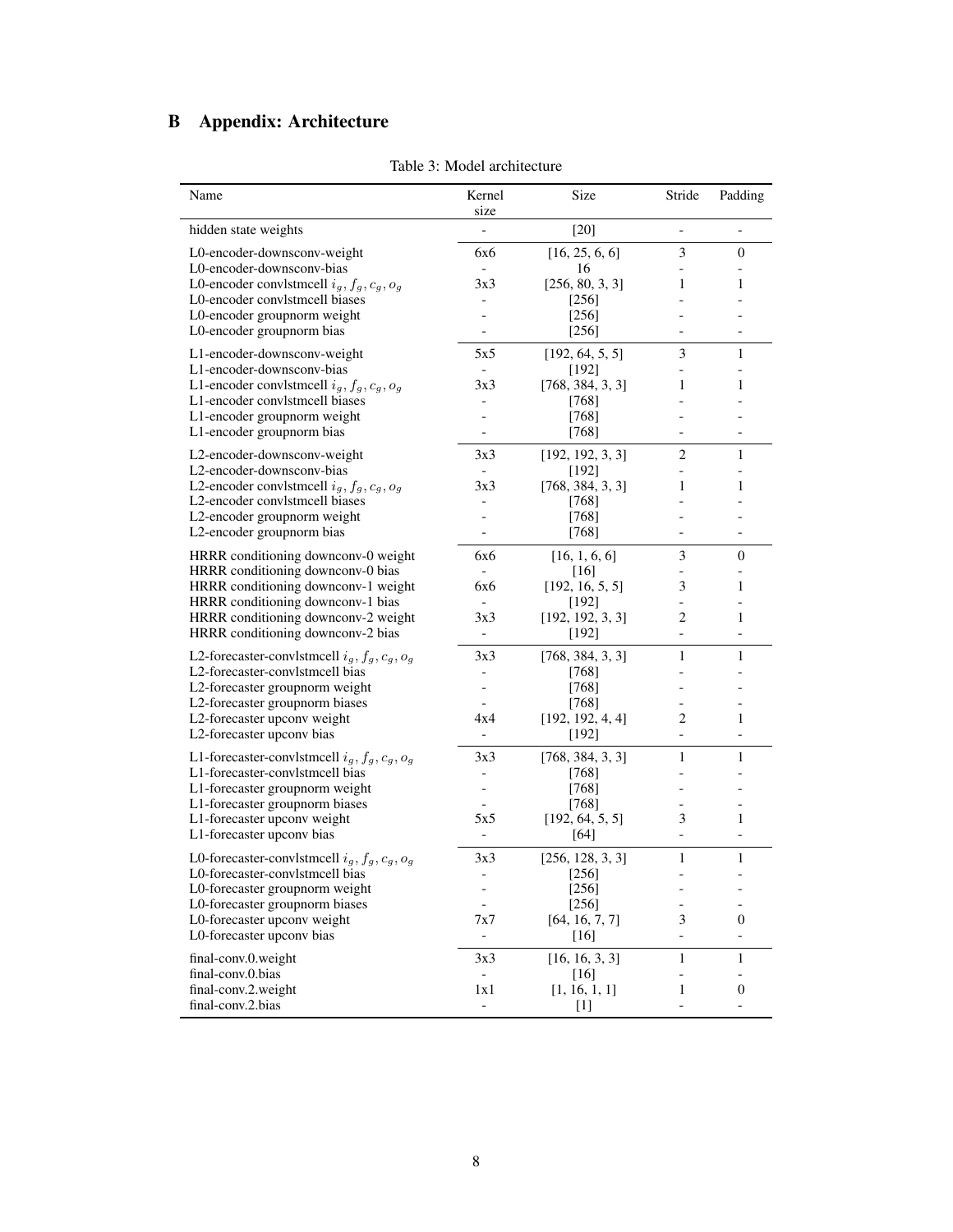# C Appendix: Sample predictions

Figures [4](#page-8-0) and [5](#page-9-0) show two example sequences of predicted and observed true radar reflectivity from the test set. In both cases, the precipitation evolves substantially over the 6-hour forecast period. In Fig. [4,](#page-8-0) a new line of thunderstorms develops behind (to the northwest of) the original band of precipitation and intensifies. The HRRR model generally captures this evolution but produces too scattered and weak thunderstorms. Our best MS-nowcasting + HRRR + LV captures the general behavior of the precipitation pattern but its forecasts are too smooth and weak. Meanwhile, the other MS-nowcasting models without the LV and/or HRRR conditioning greatly dissipate the rain, while the raw HRRR predicts precipitation in incorrect locations.

In Fig. [5,](#page-9-0) rain is progressing from west to east into the target region while also intensifying. The optical flow baseline, despite containing the full  $1280 \times 1280$  input, fails to capture any precipitation, as does the MS-nowcasting model with no large viewport. Meanwhile the MS-nowcasting + HRRR + LV model accurately picks up on the large area of precipitation, although it loses most of the detailed structure.



<span id="page-8-0"></span>Figure 4: An example sequence of observed true radar reflectivity (top row) and predicted radar from our models and the optical flow and HRRR baselines, as labeled.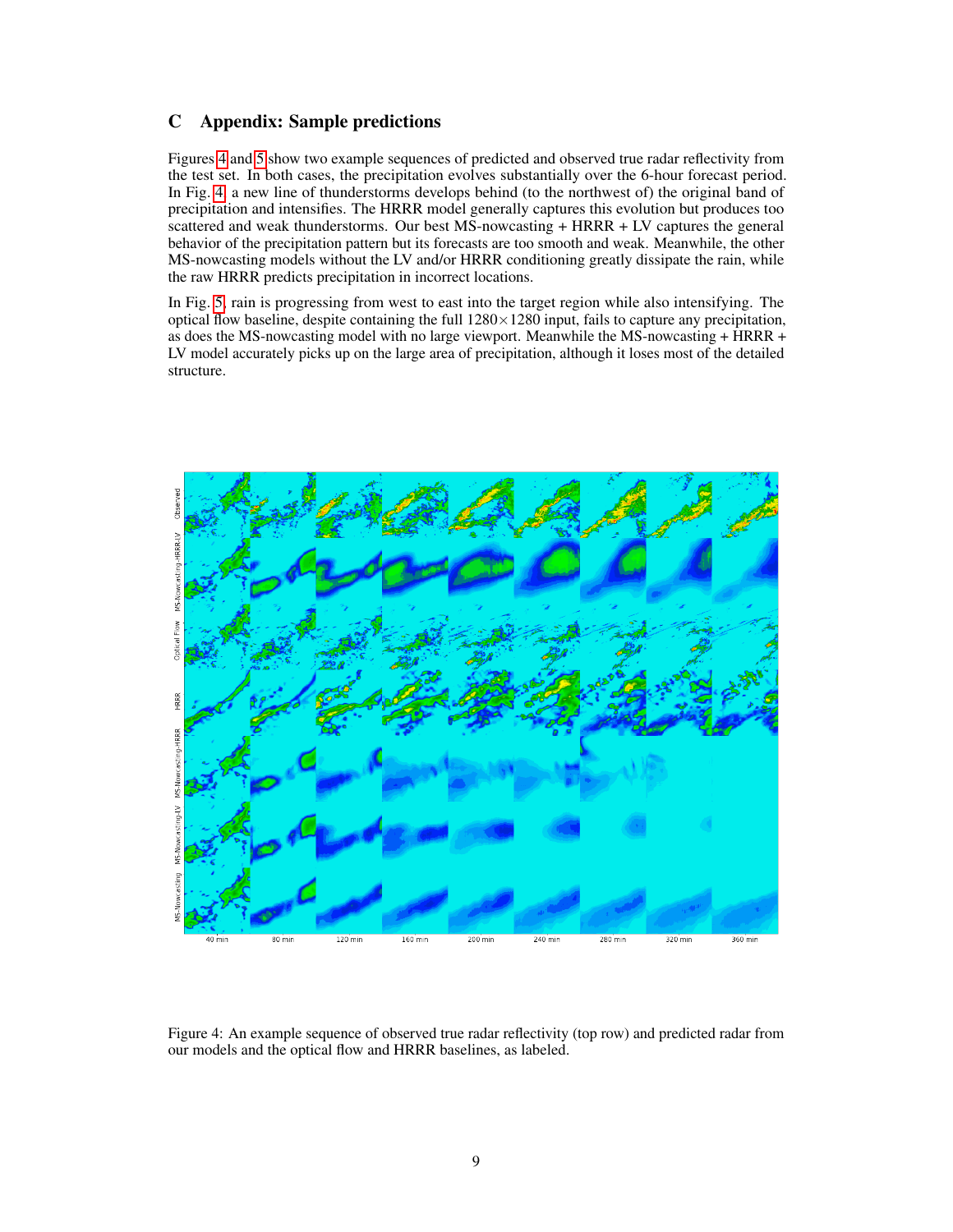<span id="page-9-0"></span>

Figure 5: As in Fig. [4,](#page-8-0) but a different example sequence.